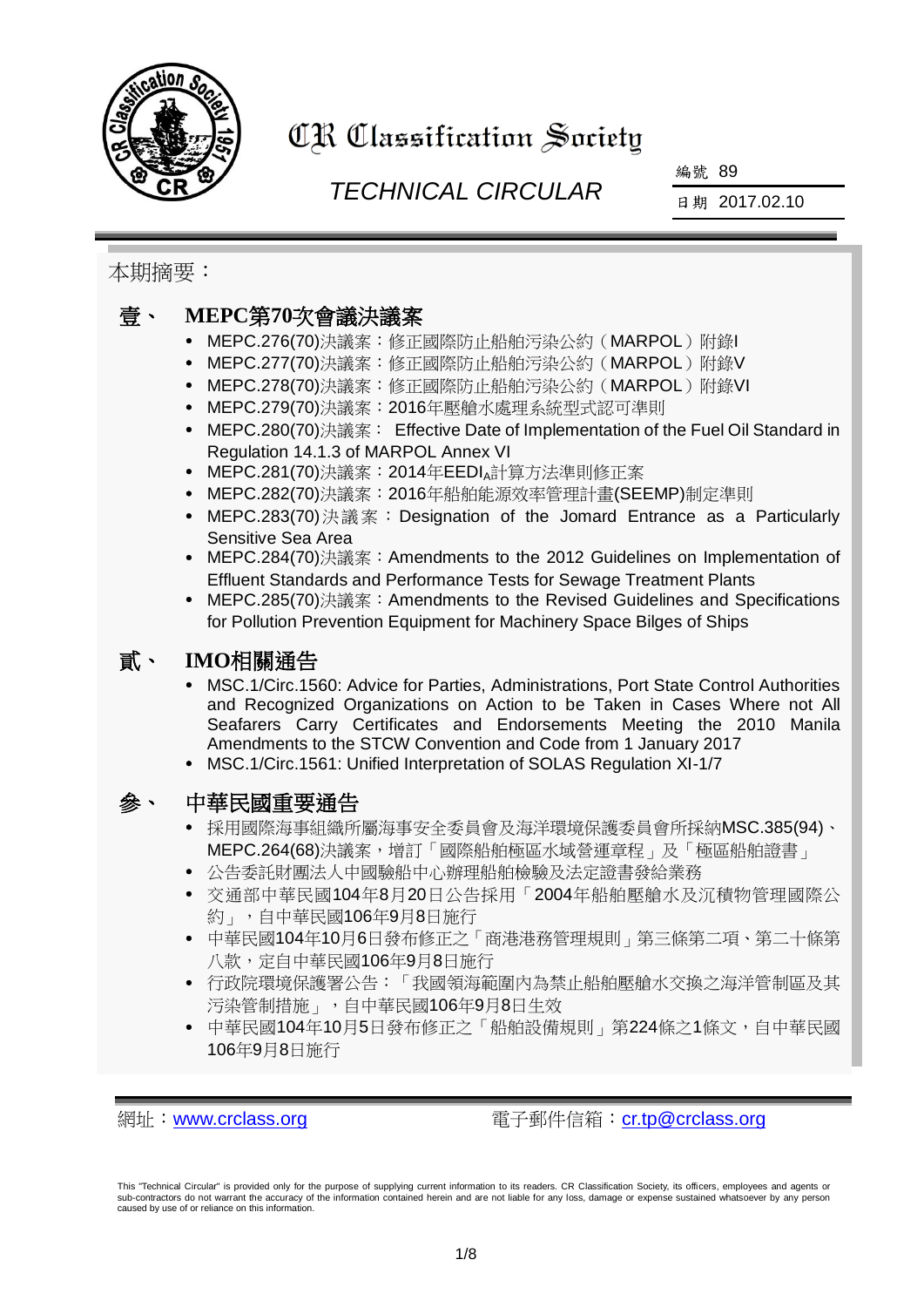- 修正「客船管理規則」部分條文及第36條附表2、第153條附表6
- 採用國際勞工組織(ILO)「2006年海事勞工公約(MLC)2014年修正案」
- 因應BWM公約,中華民國旗船舶之IOPP單獨提前換證做法

#### 肆、 巴拿馬重要通告

- MMC-131: "Authorized Recognized Security Organizations (RSO). Reports and Fees"
- MMC-156: "Exemption, Conditionals and Short Term/Provisional Certificates"
- MMC-334: " Compliance with GMDSS High Frequency Narrow Band Direct Printing Channeling Requirements."
- MMC-336: "Maritime Labour Convention (MLC, 2006). Amendments- Regulations 2.5 (Repatriation) and 4.2 (Shipowner's Liability) "
- MMC-340: " Application of Annex 14 of the Code of Safe Practice for Cargo Stowage and Securing (CSS Code)"
- MMC-342: " Implementation of IMO Resolution A.1088(28) (BWMC)"
- MN-01/2017: "IMO MSC.1/Circ. 1560"

#### 伍、 美國**USCG**壓艙水管理規定

摘要美國壓艙水管理規定最新動態

## 壹 **MEPC**第**70**次會議決議案

國際海事組織(**IMO**)海洋環境保護委員會(**MEPC**)第 **70** 次會議於 **2016** 年 **10** 月 **24** 日至 **10** 月 **28** 日在英國倫敦召開。決議案內容如下:

#### 一、 **[MEPC.276\(70\)](http://www.crclass.org/chinese/download/ti-tc/89/1-1%20MEPC.276(70).pdf)**決議案:修正國際防止船舶污染公約(**MARPOL**)附錄**I**,預計**2018**年 **3**月**1**日生效

(一) 修正IOPP證書Form B的第1部分及第5.1和5.2條,刪除已經不再適用的紀錄項。 註:現有證書如在效期內毋須提前更換,本中心將按公約規定時間使用新版證書。

#### 二、 **[MEPC.277\(70\)](http://www.crclass.org/chinese/download/ti-tc/89/1-2%20MEPC.277(70).pdf)**決議案:修正國際防止船舶污染公約(**MARPOL**)附錄**V**,預計**2018** 年**3**月**1**日生效

- (一) 新增Appendix I(海洋環境有害的固體散裝貨物分類衡準),Shipper須依據 Appendix I分類, 聲明固體散裝貨物是否對海洋環境有害(HME)。
- (二) 修正垃圾紀錄簿之分類:內容分為PART I(所有船舶用)以及PART II(載運散 装固體貨物船舶使用),如下圖紅字底線處標示:

| 現行垃圾紀錄簿分類             | Part 1 (所有船)          | 2018年3月1日修正案生效後<br>Part II (散裝固體貨物者) |
|-----------------------|-----------------------|--------------------------------------|
| A. Plastics           | A. Plastics           | J. Cargo residues                    |
| <b>B.</b> Food wastes | <b>B.</b> Food wastes | $(non-HME)$                          |
| C. Domestic wastes    | C. Domestic wastes    | K. Cargo residues<br>(HME)           |
| D. Cooking oil        | D. Cooking oil        |                                      |
| E. Incinerator Ashes  | E. Incinerator Ashes  |                                      |
| F. Operational wastes | F. Operational wastes |                                      |
| G. Cargo residues     | G. Animal Carcass(es) |                                      |
| H. Animal Carcass(es) | H. Fishing gear       |                                      |
| I. Fishing gear       | I. E-waste            |                                      |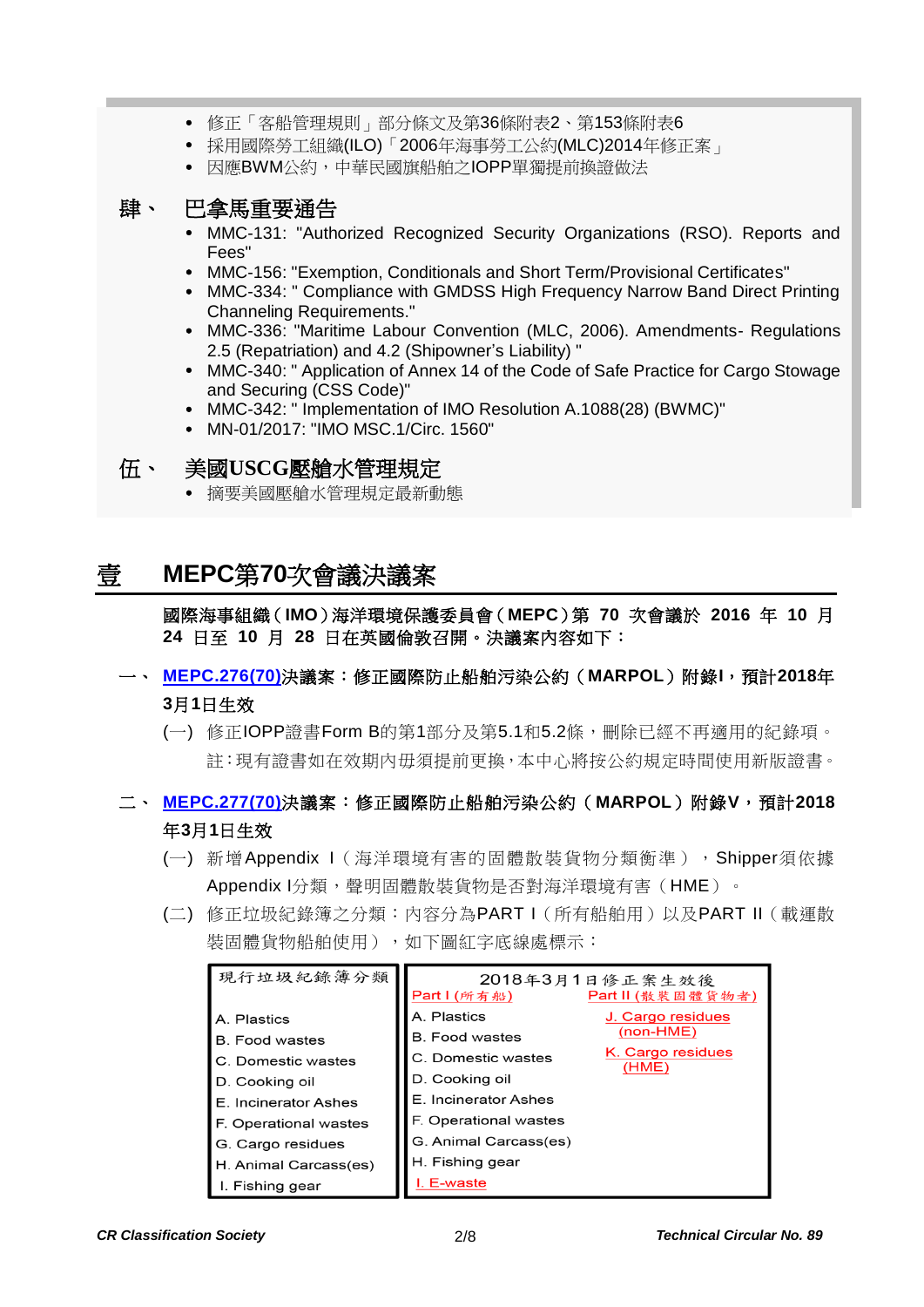#### 三、 **[MEPC.278\(70\)](http://www.crclass.org/chinese/download/ti-tc/89/1-3%20MEPC.278(70).pdf)**決議案:修正國際防止船舶污染公約(**MARPOL**)附錄**VI**的規則**22**及

#### **22A**,預計**2018**年**3**月**1**日生效

- (一) 新增「燃料消耗收集數據」規定,適用於5,000GT以上船舶,需提交的資訊包含: IMO編號、船型、總噸、載重噸、主輔機功率、燃油年度消耗、航行距離等。
- (二) 燃料消耗收集數據實施方式及時程如下:
	- 1. 2018年12月31日以前: 適用該規定之船舶, SEEMP應包含收集計畫(計畫 制定準則請參考本文[壹、七]之MEPC.282(70)決議案說明)。主管機關確認 SEEMP包含收集計畫後所發之Confirmation of Compliance應置於船上。
	- 2. 2019年1月1日起:開始收集該船每一個日曆年的數據。
	- 3. 每一日曆年前三個月內將前一年的數據回報主管機關,經主管機關或RO驗 證前一日曆年排放報告後,取得符合聲明(效期至次一日曆年的前五個月)。
- 四、 **[MEPC.279\(70\)](http://www.crclass.org/chinese/download/ti-tc/89/1-4%20MEPC.279(70).pdf)**決議案:**2016**年壓艙水處理系統型式認可準則
	- (一) 全面修訂G8準則,主要修正內容包括:陸上及船上試驗要求、取樣、試驗報告、 實驗室,安裝和試車等要求。
	- (二) 預計適用2018年10月28日以後認可的系統,及2020年10月28日以後安裝於船上 的系統。
	- (三) 2020 年 10 月 28 日 之 前 安 裝 於 船 上 的 系 統 , 至 少 要 通 過 MEPC.174(58) 或 MEPC.279(70)等性能標準的認可。
	- (四) 「安裝」(installed)一詞,指的是壓艙水管理系統的合約交貨至船上的日期, 若無此日期,則指實際系統實際交貨至船上的日期。
- 五、 **[MEPC.280\(70\)](http://www.crclass.org/chinese/download/ti-tc/89/1-5%20MEPC.280(70).pdf)**決議案:**Effective Date of Implementation of the Fuel Oil Standard in Regulation 14.1.3 of MARPOL Annex VI**
	- (一) 確認MARPOL公約附錄VI第14.1.3條規定之生效時程:自2020年起船舶燃油的硫 含量應不超過0.5%(m/m)。

#### 六、 **[MEPC.281\(70\)](http://www.crclass.org/chinese/download/ti-tc/89/1-6%20MEPC.281(70).pdf)**決議案:**2014**年**EEDIA**計算方法準則修正案

- (一) 新增規定:Dual Fuel Engine須依照2.1段之內容判定Gas Fuel是否為Primary Fuel, 詳細計算範例可參考該決議案之Appendix 4。
- (二) 新增各種燃料之低熱值(Lower Calorific Value)於2.1段的表格值中。
- (三) 新增Wood Chip Carriers的Cubic Capacity Correction Factor,以修正其EEDIA。

#### 七、 **[MEPC.282\(70\)](http://www.crclass.org/chinese/download/ti-tc/89/1-7%20MEPC.282(70).pdf)**決議案:**2016**年船舶能源效率管理計畫**(SEEMP)**制定準則

- (一) 內容將分為兩部分:
	- 1. PART I: 與MARPOL Annex VI的規則22有關,內容船舶能源效率之監控。
	- 2. PART II: 與MARPOL Annex VI的規則22A有關,內容為「燃料消耗數據」 收集計畫。
- (二) 新增之PART II 內容摘要:
	- 1. 「燃料消耗數據」應包含船上(無論船舶是否正在航行)所有消耗燃料設備 之數據,包含主機、輔機、鍋爐等。
	- 2. 「燃料消耗數據」可用以下兩種方法: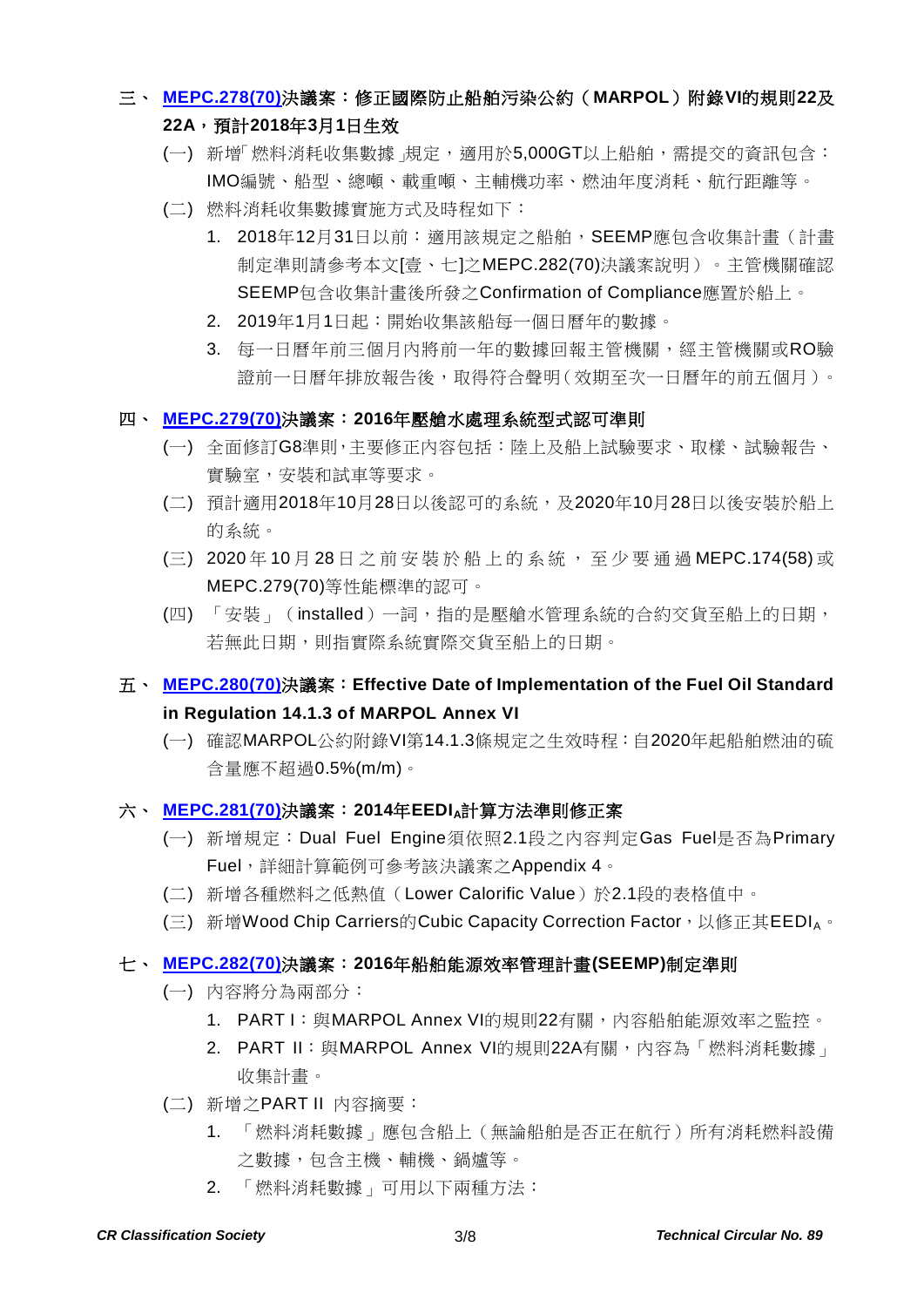- (1) Method Using Bunker Delivery Notes:利用油單來計算消耗量。
- (2) Method Using Flow Meters: 利用流量計來計算消耗量。
- 八、 **[MEPC.283\(70\)](http://www.crclass.org/chinese/download/ti-tc/89/1-8%20MEPC.283(70).pdf)**決議案:**Designation of the Jomard Entrance as a Particularly Sensitive Sea Area**
	- (一) 指定巴布亞紐幾內亞之"Jomard Entrance"為特別敏感區 ([PSSA](http://www.imo.org/en/OurWork/Environment/PSSAs/Pages/Default.aspx)), 詳細內容請 參閱該決議案連結。
- 九、 **[MEPC.284\(70\)](http://www.crclass.org/chinese/download/ti-tc/89/1-9%20MEPC.284(70).pdf)**決議案:**Amendments to the 2012 Guidelines on Implementation of Effluent Standards and Performance Tests for Sewage Treatment Plants**
	- (一) 有關波羅的海客船之污水排放:因應MEPC.274(69)決議案(請參考第86[期技術](http://www.crclass.org/chinese/download/ti-tc/86/86.pdf) [通報\)](http://www.crclass.org/chinese/download/ti-tc/86/86.pdf),同步修正本準則之相關內容(有關污水處理器MEPC.227(64)標準內第 4.2條規定內容之適用時程)。
	- (二) 有關所有船舶:另澄清MEPC.227(64)內1.2.2段「Installed on or After 1 January 2016」一詞之意思,係指:
		- 1. 安裝至2016年1月1日以後安放龍骨或類似建造階段的船舶。
		- 2. 安裝至合約交貨於船上的日期為2016年1月1日以後的船舶;若無此日期,則 指實際系統實際交貨至船上為2016年1月1日以後的船舶。
- 十、 **[MEPC.285\(70\)](http://www.crclass.org/chinese/download/ti-tc/89/1-10%20MEPC.285(70).pdf)** 決議案: **Amendments to the Revised Guidelines and Specifications for Pollution Prevention Equipment for Machinery Space Bilges of Ships (Resolution MEPC.107(49))**
	- (一) **[MEPC.107\(49\)](http://www.crclass.org/chinese/download/ti-tc/89/1-11%20MEPC.107(49).pdf)**:防止機艙空間艙底水污染相關設備準則。
	- (二) 修正濾油設備校正之要求:
		- 1. 應於IOPP之歲驗、中檢及特驗時確定濾油設備校正證書的有效性。
		- 2. 15 ppm Bilge Alarm的精度須依照製造商所定之週期(但不得超過五年)進 行校正及測試,或是換裝經校正之15 ppm Bilge Alarm。並且其校正證書須 置於船上供檢查用。

## 貳 **IMO**相關通告

- 一、 **[MSC.1/Circ.1560:](http://www.crclass.org/chinese/download/ti-tc/89/2-1%20MSC.1-Circ.1560.pdf) Advice for Parties, Administrations, Port State Control Authorities and Recognized Organizations on Action to be Taken in Cases Where not All Seafarers Carry Certificates and Endorsements Meeting the 2010 Manila Amendments to the STCW Convention and Code from 1 January 2017**:
	- (一) 在2017年7月1日前,如發現船員持有的證書無法滿足STCW公約2010馬尼拉修 正案的要求,建議PSC採取實務彈性的態度處理。
	- (二) 若RO執行ISM稽核時發現前述證書情形,仍建議RO通知船旗國主管機關此狀況。
- 二、 **[MSC.1/Circ.1561:](http://www.crclass.org/chinese/download/ti-tc/89/2-2%20MSC.1-Circ.1561%20-%20Provision%20of%20suitable%20means%20for%20the%20calibration%20of%20portable%20atmosphere%20testing%20instruments%20(Secretariat)%20(1).pdf) Unified Interpretation of SOLAS Regulation XI-1/7**:
	- (一) 背景說明:MSC.380(94)修正案要求所有船舶應備有氣體偵測器,並應為偵測 器提供合適的校正方式(請參考第76[期技術通報\)](http://www.crclass.org/chinese/download/ti-tc/76/76.pdf)。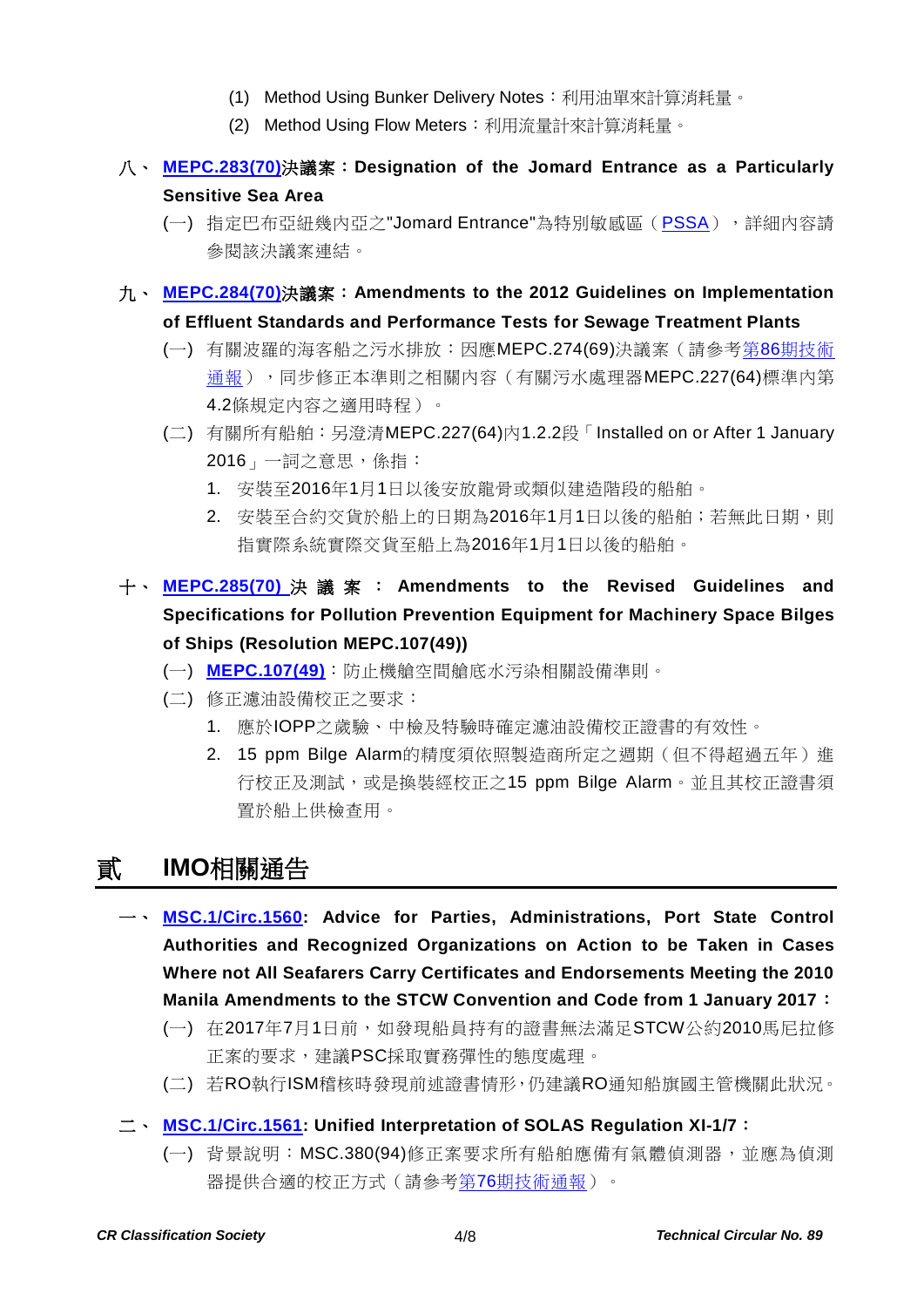(二) 統一解釋:校正方式可按製造商的指引,在岸上或船上進行校正。

## 參 中華民國重要通告

- 一、 採用國際海事組織(**IMO**)所屬海事安全委員會(**MSC**[\)及海洋環境保護委員會\(](http://odmdoc.motc.gov.tw/IFDEWebBBS_MOTC/ExternalBBS.aspx?ThirdDocId=106RD00465)**MEPC**) 所採納**MSC.385**(**94**)、**MEPC.264**(**68**[\)增訂「國際船舶極區水域營運章程」之決](http://odmdoc.motc.gov.tw/IFDEWebBBS_MOTC/ExternalBBS.aspx?ThirdDocId=106RD00465) [議案,及增訂「極區船舶證書」,](http://odmdoc.motc.gov.tw/IFDEWebBBS_MOTC/ExternalBBS.aspx?ThirdDocId=106RD00465)自中華民國**106**年**1**月**1**日生效。
- 二、 [公告委託財團法人中國驗船中心辦理船舶檢驗及法定證書發給業務,](http://odmdoc.motc.gov.tw/IFDEWebBBS_MOTC/ExternalBBS.aspx?ThirdDocId=106RD00469)自中華民國**106** 年**1**月**1**日起施行。
- 三、 交通部中華民國**104**年**8**月**20**日公告採用「**2004**[年船舶壓艙水及沉積物管理國際公約」](http://gazette.nat.gov.tw/egFront/detail.do?metaid=87180&log=detailLog) (**[International Convention for the Control and Management of Ships' Ballast](http://gazette.nat.gov.tw/egFront/detail.do?metaid=87180&log=detailLog)  [Water and Sediments, 2004](http://gazette.nat.gov.tw/egFront/detail.do?metaid=87180&log=detailLog)**),自中華民國**106**年**9**月**8**日施行。
- 四、 中華民國**104**年**10**月**6**[日發布修正之「商港港務管理規則」第三條第二項、第二十條第](http://odmdoc.motc.gov.tw/IFDEWebBBS_MOTC/ExternalBBS.aspx?ThirdDocId=106RD00453) [八款,定自中華民國](http://odmdoc.motc.gov.tw/IFDEWebBBS_MOTC/ExternalBBS.aspx?ThirdDocId=106RD00453)**106**年**9**月**8**日施行。
- [五、 行政院環境保護署公告:「我國領海範圍內為禁止船舶壓艙水交換之海洋管制區及其](http://a0-oaout.epa.gov.tw/law/NewsContent.aspx?id=280) [污染管制措施」,自中華民國](http://a0-oaout.epa.gov.tw/law/NewsContent.aspx?id=280)**106**年**9**月**8**日生效。
- 六、 中華民國**104**年**10**月**5**[日發布修正之「船舶設備規則」第](http://odmdoc.motc.gov.tw/IFDEWebBBS_MOTC/ExternalBBS.aspx?ThirdDocId=106RD00454)**224**條之**1**條文,自中華民國**106** 年**9**月**8**[日施行。](http://odmdoc.motc.gov.tw/IFDEWebBBS_MOTC/ExternalBBS.aspx?ThirdDocId=106RD00454)
- 七、 修正[「客船管理規則」](http://gazette.nat.gov.tw/egFront/detail.do?metaid=88465&log=detailLog)部分條文及第**36**條附表**2**、第**153**條附表**6**,中華民國**106**年**1**月**9** 日。
- 八、 採用國際勞工組織**(ILO)**「**2006**年海事勞工公約**(MLC)2014**[年修正案」,並自中華民國](http://odmdoc.motc.gov.tw/IFDEWebBBS_MOTC/ExternalBBS.aspx?ThirdDocId=106RD00477) **106**年**1**月**18**[日生效。](http://odmdoc.motc.gov.tw/IFDEWebBBS_MOTC/ExternalBBS.aspx?ThirdDocId=106RD00477)
- 九、 依據中華民國交通部航港局於中華民國**105**年**12**月**29**日之會商決議:**BWM**公約生效前 所建造之中華民國旗船舶,允許於中華民國**106**年**9**月**8**日前提出單獨提前**IOPP**換證之 申請。單獨提前**IOPP**換證之船舶,在完成壓艙水管理系統(**BWMS**)安裝後,應盡可 能回歸統一發證機制(**HSSC**)以與其他國際公約證書日期一致。[\(詳如附件\)](http://www.crclass.org/opennotice/opennotice.php?search=CR-17-001)

#### 肆 巴拿馬重要通告

- 一、 **[MMC-131:](http://www.crclass.org/chinese/download/ti-tc/89/4-1%20MMC-131-JANUARY-12-2017.pdf) "Authorized Recognized Security Organizations (RSO). Reports and Fees"**,更新授權認可保全機構名單。
- 二、 **[MMC-156:](http://www.crclass.org/chinese/download/ti-tc/89/4-2%20MMC-156-october-2016.pdf) "Exemption, Conditionals and Short Term/Provisional Certificates"**,明定下列各類證書的使用時機以及規則,摘要如下:
	- **(**一**) Exemption Certificates**:
		- 1. 豁免證書長證必須由主管機關發。首次申請豁免時,**RO**若未取得**Segumar Office**之授權,不得先發臨時豁免證書。
		- 2. 若某船之豁免證書長證遺失或遇到換證時,**RO**得先發效期不超過**30**天的 **Provisional Exemption Certificate**用以銜接新長證。
	- **(**二**) Conditional Certificate**
		- 1. 使用時機:當該船不符合公約要求時,使其能一航次至下個港口維修;或是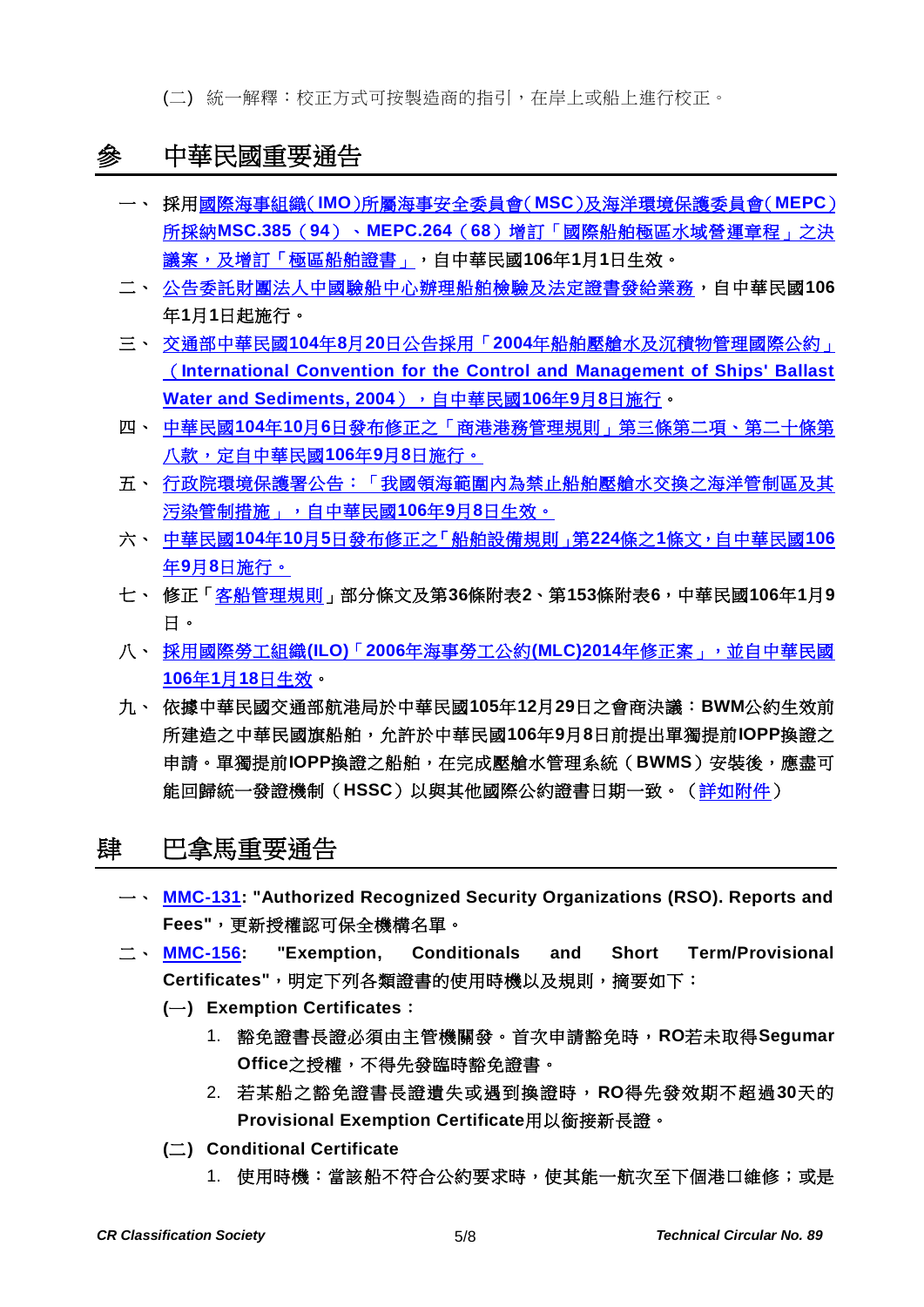年檢或中檢過期而長證失效者。

- 2. **RO**發該證書前須先取得主管機關之同意,並該證書有效期限不得超過**90**天。
- **(**三**) Short Term/Provisional Certificates**
	- 1. 使用時機:某船執行完公約之初次檢驗或換證檢驗時,用以銜接新長證。
	- 2. 有效期限不得超過**5**個月。
- 三、 **[MMC-334:](http://www.crclass.org/chinese/download/ti-tc/89/4-3%20MMC-334-Compliance-with-GMDSS-High-Frequency-Narrow-Band-Direct-Printing-Channeling-Requirements-dec-2016.pdf) "Compliance with GMDSS High Frequency Narrow Band Direct Printing Channeling Requirements."**,因應**MSC.1/Circ.1460/Rev.1**修正:
	- (一) 背景說明:原本船上高頻(HF)無線電通訊設備具搭配運作窄頻帶直接印字能力 者,最晚應於2017年1月1日以後第一次無線電檢驗時確認符合無線電規則 (Radio Regulations)之最新技術要求(詳細內容請參考第87[期技術通報\)](http://www.crclass.org/chinese/download/ti-tc/87/87.pdf)。
	- (二) 本次修正:配合**[MSC.1/Circ.1460/Rev.1](http://www.crclass.org/chinese/download/ti-tc/89/4-4%20MSC.1-Circ.1460-Rev.1%20-%20Guidance%20On%20The%20Validity%20Of%20Radiocommunications%20Equipment%20Installed%20And%20Used%20On%20Ships%20(Secretariat).pdf)**之內容,將符合時程從2017年1月1日 以後第一次無線電檢驗,修改為2024年1月1日以後的第一次無線電檢驗。
- 四、 **[MMC-336:](http://www.crclass.org/chinese/download/ti-tc/89/4-5%20MMC-336-MLC-16-December.pdf) "Maritime Labour Convention (MLC, 2006). Amendments-Regulations 2.5 (Repatriation) and 4.2 (Shipowner's Liability) "**,
	- (一) 有關MLC 2014年修正案的做法:新增第9段,巴拿馬海事局並不會提供特定的 保險公司名單,船東可以自由選擇適合的保險公司。
- 五、 **[MMC-340:](http://www.crclass.org/chinese/download/ti-tc/89/4-6%20MMC-340-2016.pdf) "Application of Annex 14 of the Code of Safe Practice for Cargo Stowage and Securing (CSS Code)"**,
	- (一) 巴拿馬旗船舶符合CSS Code Annex 14之時程如下:
		- 1. 2017年7月1日以後Keel Laid者:須符合CSS Code Annex 14全部。
		- 2. 2017年7月1日前Keel Laid者:須於2018年7月1日以後的第一次SC檢驗符合 CSS Code Annex 14的Sections 4.4, 7.1, 7.3, 8, 並在2018年7月1日以後的 第一次計畫進塢(Schedule Dry-Docking)盡量符合Sections 6, 7.2,但不得 晚於2023年7月1日。
	- (二) 此外,因各港口(如英國發布的[MGN 531](https://www.gov.uk/government/uploads/system/uploads/attachment_data/file/444429/MGN_531-gov.pdf)通告)可能會有不同之作法,故建議船 東應確保符合各港口之額外要求。
- 六、 **[MMC-342:](http://www.crclass.org/chinese/download/ti-tc/89/4-7%20MMC-342.pdf)** " Implementation of IMO Resolution A.1088(28) (BWMC)", 巴拿馬允 許船東個案申請「單獨提前**IOPP**換證」檢驗,做法如下:
	- (一) BWM公約生效前,由船東以個案方式向巴拿馬申請IOPP提前換證,信箱連結: [authorizations@segumar.com](mailto:authorizations@segumar.com)。
	- (二) 申請時須一併提供下列項目:
		- 1. Class Status Report Copy。
		- 2. Confirmation from the RO(提供預計執行檢驗的時間地點)。
	- (三) 若整套公約證書皆提前換證,可直接進行而不必申請。
- 七、 **[MN-01/2017:](http://www.crclass.org/chinese/download/ti-tc/89/4-8%20Marine-Notice-MN-01-manila-amendments-MSC-1-Circ-1560.pdf) "IMO MSC.1/Circ. 1560"**,如本文章節**[**貳、一**]**內容,巴拿馬當局重申 **MSC**的**1560**通告並不代表**STCW**公約**2010**馬尼拉修正案可以延後適用,敦促各船東盡 早符合新規定。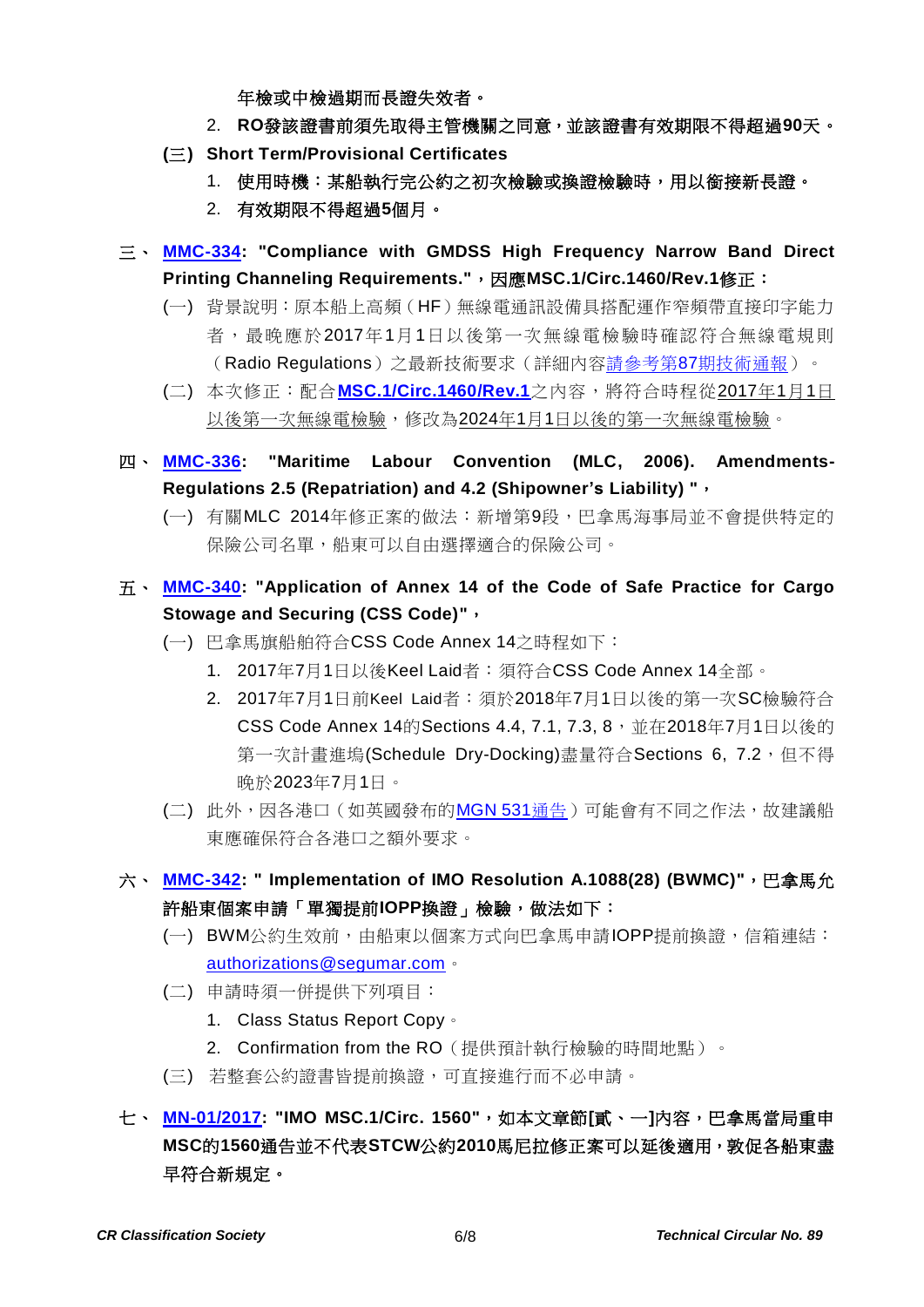美國海岸巡防隊(**USCG**)於 **2016** 年 **12** 月 **2** 日簽發第一張壓艙水系統型式認可證書 (**Ballast Water Management System Type Approval Certificate**)以來,迄今已計有挪 威製造商 **Optimarin AS**、瑞典製造商 **Alfa Laval Tumba AB**、挪威製造商 **OceanSaver AS** 三家廠商的產品被公告已取得型式認可。

因應前述變化,摘要相關重點如下:

- **(**一**)** 自**2016**年**12**月**2**日以後,由於市場上已有**USCG**認可的壓艙水管理系統,任何向 **USCG**申請延期符合法令(**Extension**)的案件將改變條件,船東需提供更明確 的 陳 述 證 據 ( 例 如 因 為 商 業 性 的 延 誤 理 由 **"** … **a Delay in Commercial Availability"**)用以說明無法於規定時間內安裝具型式認可系統的原因[\(附件\)](http://www.crclass.org/chinese/download/ti-tc/89/5-1%20Ballast%20Water%20Management%20(BWM)%20Extension%20Program%20Update.pdf)。
- **(**二**)** 手中已持有延期許可的船隻,至延期截止日前仍屬有效,期限過後則應遵照美 國法令辦理,若需再申請延期,由於目前已有相關型式認可的設備,須提供足 夠的證明用以陳述再延期的理由。
- **(**三**)** 有關美國壓艙水的法規,除了使用型式認可的產品外,其他方式如下:
	- 1. 暫時使用經USCG認可的替代性管理系統(AMS)。
	- 2. 使用自美國獲得的公共水源作為壓艙水。
	- 3. 將壓艙水排放到收受設施。
	- 4. 12海浬內不排放未經處理的壓艙水。
- (四) 有關延期申請:
	- 1. USCG仍繼續接受延期申請,但給予寬限的時間將由USCG依個案決定。
	- 2. 可用以申請延期的理由,USCG舉例說明如下:
		- (1) 船東與供應商之間的信件,用以證明船舶在應符合的日期前,壓艙水處理系 統未能及時安裝。
		- (2) 船舶的設計限制,使得安裝壓艙水處理系統受限。
		- (3) 由於安全的緣故,影響到壓艙水處理系統的安裝。
		- (4) 其他任何狀況,使得船舶無法安裝經認可的壓艙水處理系統。
	- 3. 更新Highlights and Tips for Application (23 December 2016)文件:
		- (1) 過去USCG允許船舶因同樣理由、相同時間的數艘船舶得以捆包批量申請 (Batch Application),已改為一船一申請案。
		- (2) 申請信的抬頭稍作變更:"Extension Application" with Company and Vessel Information。
		- (3) 申請期將控制在提前12-16個月內(過去為12-24個月),少於12個月內的將不 再獲得優先處理,亦不再接受"Urgently"等字眼的信,官員將依照申請順序逐 一調查並審核與澄清,如過程中船東更新相關資訊,將重新排隊。
		- (4) 再次延期申請亦請提早於12個月前。(註:CG-OES Policy Letter No. 13-01, Revision 2 (16 November 2015)的90天政策不再有效。)
		- (5) 寄送申請書之前,請確認實際預計進塢的時間,非證書上的效期區間。
	- 4. 更新延期申請表格,目前版本為[20161203](http://www.crclass.org/chinese/download/ti-tc/89/5-2%20Extension%20Application%20Version%2020161203.pdf) (亦可至[USCG](http://homeport.uscg.mil/ballastwater)網頁之"Extended Compliance Dates - Application, Guidance, and Approved Vessels"連結內 下載),請留意: